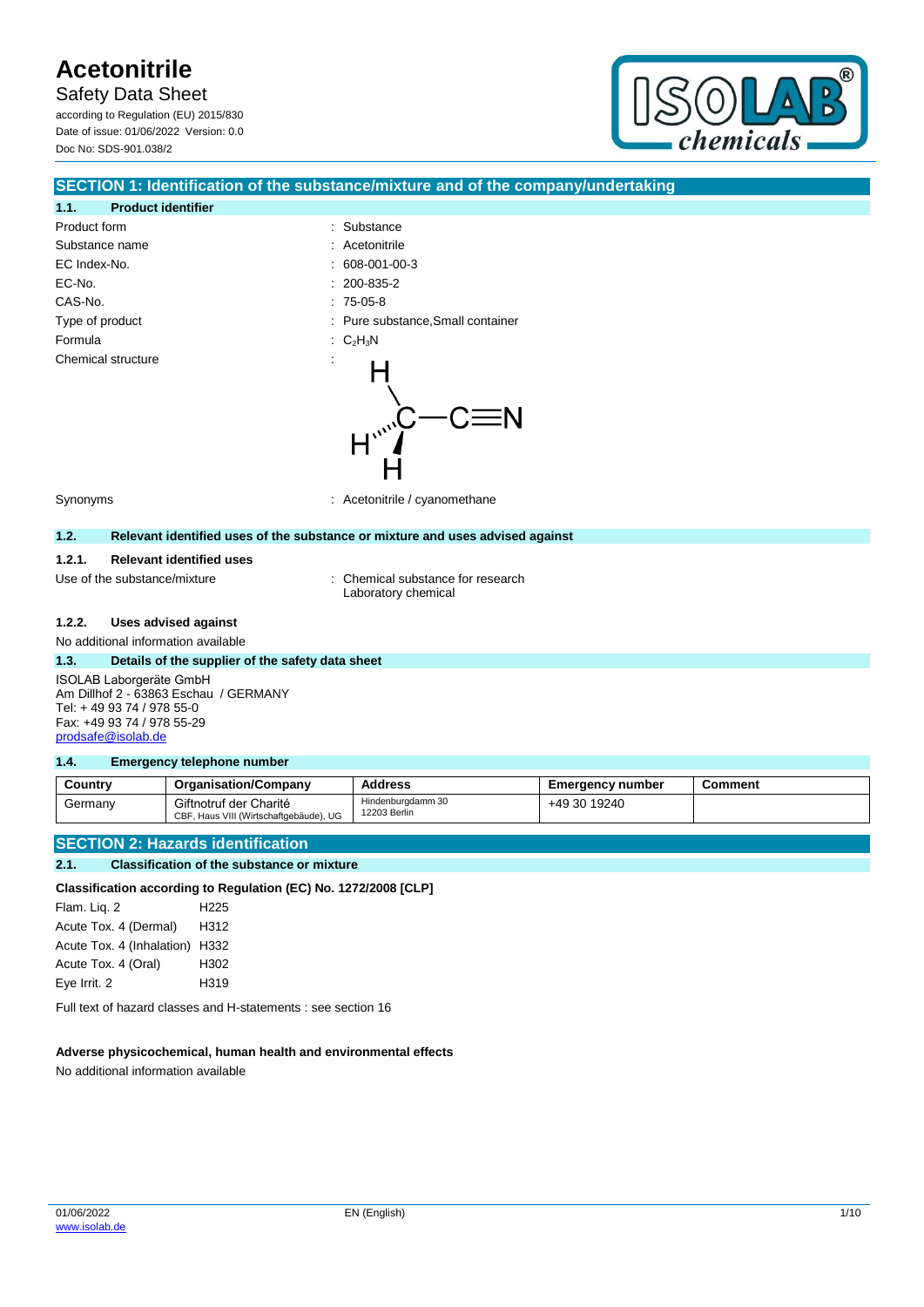## Safety Data Sheet

according to Regulation (EU) 2015/830 Date of issue: 01/06/2022 Version: 0.0 Doc No: SDS-901.038/2



#### **2.2. Label elements**

#### Labelling according to Regulation (EC) No. 1272/2008 [CLP]

Hazard pictograms (CLP) :

|                                | E J<br>GHS02<br>GHS07                                                                                                                                                                                                                                                                                                                                                                                                                       |
|--------------------------------|---------------------------------------------------------------------------------------------------------------------------------------------------------------------------------------------------------------------------------------------------------------------------------------------------------------------------------------------------------------------------------------------------------------------------------------------|
| Signal word (CLP)              | : Danger                                                                                                                                                                                                                                                                                                                                                                                                                                    |
| Hazard statements (CLP)        | : H225 - Highly flammable liquid and vapour<br>H302 + H312 + H332 - Harmful if swallowed, in contact with skin or if inhaled<br>H319 - Causes serious eye irritation.                                                                                                                                                                                                                                                                       |
| Precautionary statements (CLP) | : P210 - Keep away from heat/sparks/open flames/hot surfaces. - No smoking<br>P240 - Ground/bond container and receiving equipment<br>P302+P352 - IF ON SKIN: Wash with plenty of soap and water<br>P305 + P351 + P338 - IF IN EYES: Rinse cautiously with water for several minutes. Remove<br>contact lenses, if present and easy to do. Continue rinsing.<br>P403+233 - Store in a well-ventilated place. Keep container tightly closed. |

**AL** 

#### **2.3. Other hazards**

#### No additional information available

| <b>SECTION 3: Composition/information on ingredients</b> |                                                                        |     |  |  |  |
|----------------------------------------------------------|------------------------------------------------------------------------|-----|--|--|--|
| 3.1.<br><b>Substances</b>                                |                                                                        |     |  |  |  |
| Name<br><b>Product identifier</b><br>%                   |                                                                        |     |  |  |  |
| Acetonitrile                                             | (CAS-No.) 75-05-8<br>(EC-No.) 200-835-2<br>(EC Index-No.) 608-001-00-3 | 100 |  |  |  |

#### Full text of H-statements: see section 16

#### **3.2. Mixtures**

Not applicable

| <b>SECTION 4: First aid measures</b>                                |                                                                                                                                                                                                                                                                                                                                                                                                                                                                                                                                                                            |
|---------------------------------------------------------------------|----------------------------------------------------------------------------------------------------------------------------------------------------------------------------------------------------------------------------------------------------------------------------------------------------------------------------------------------------------------------------------------------------------------------------------------------------------------------------------------------------------------------------------------------------------------------------|
| 4.1.<br><b>Description of first aid measures</b>                    |                                                                                                                                                                                                                                                                                                                                                                                                                                                                                                                                                                            |
| First-aid measures general                                          | Check the vital functions. Unconscious: maintain adequate airway and respiration. Respiratory<br>arrest: artificial respiration or oxygen. Cardiac arrest: perform resuscitation. Victim conscious<br>with laboured breathing: half-seated. Victim in shock: on his back with legs slightly raised.<br>Vomiting: prevent asphyxia/aspiration pneumonia. Prevent cooling by covering the victim (no<br>warming up). Keep watching the victim. Give psychological aid. Keep the victim calm, avoid<br>physical strain. Depending on the victim's condition: doctor/hospital. |
| First-aid measures after inhalation                                 | Remove the victim into fresh air. Do not apply mouth-to-mouth resuscitation. Respiratory<br>problems: consult a doctor/medical service.                                                                                                                                                                                                                                                                                                                                                                                                                                    |
| First-aid measures after skin contact                               | Wash immediately with lots of water. Soap may be used. Do not apply (chemical) neutralizing<br>agents. Take victim to a doctor if irritation persists.                                                                                                                                                                                                                                                                                                                                                                                                                     |
| First-aid measures after eye contact                                | Rinse immediately with plenty of water. Do not apply neutralizing agents. Take victim to an<br>ophthalmologist if irritation persists.                                                                                                                                                                                                                                                                                                                                                                                                                                     |
| First-aid measures after ingestion                                  | Rinse mouth with water. Immediately after ingestion: give lots of water to drink. Do not induce<br>vomiting. Call Poison Information Centre (www.big.be/antigif.htm). Consult a doctor/medical<br>service if you feel unwell. Ingestion of large quantities: immediately to hospital. Take the<br>container/vomit to the doctor/hospital. Doctor: administration of chemical antidote.                                                                                                                                                                                     |
| 4.2.<br>Most important symptoms and effects, both acute and delayed |                                                                                                                                                                                                                                                                                                                                                                                                                                                                                                                                                                            |
| Symptoms/effects after inhalation                                   | EXPOSURE TO HIGH CONCENTRATIONS: Irritation of the respiratory tract. Irritation of the<br>nasal mucous membranes. FOLLOWING SYMPTOMS MAY APPEAR LATER: Feeling of<br>weakness. Headache. Dizziness. Mental confusion. Nausea. Vomiting. Change in the<br>haemogramme/blood composition. Increased salivation. Disturbances of heart rate. Respiratory<br>difficulties. Disturbances of consciousness. Cramps/uncontrolled muscular contractions. Risk of<br>lung oedema.                                                                                                  |
| Symptoms/effects after skin contact                                 | FOLLOWING SYMPTOMS MAY APPEAR LATER: Symptoms similar to those listed under<br>inhalation.                                                                                                                                                                                                                                                                                                                                                                                                                                                                                 |
| Symptoms/effects after eye contact                                  | Irritation of the eye tissue.                                                                                                                                                                                                                                                                                                                                                                                                                                                                                                                                              |
| 01/06/2022<br>www.isolab.de                                         | EN (English)<br>2/10                                                                                                                                                                                                                                                                                                                                                                                                                                                                                                                                                       |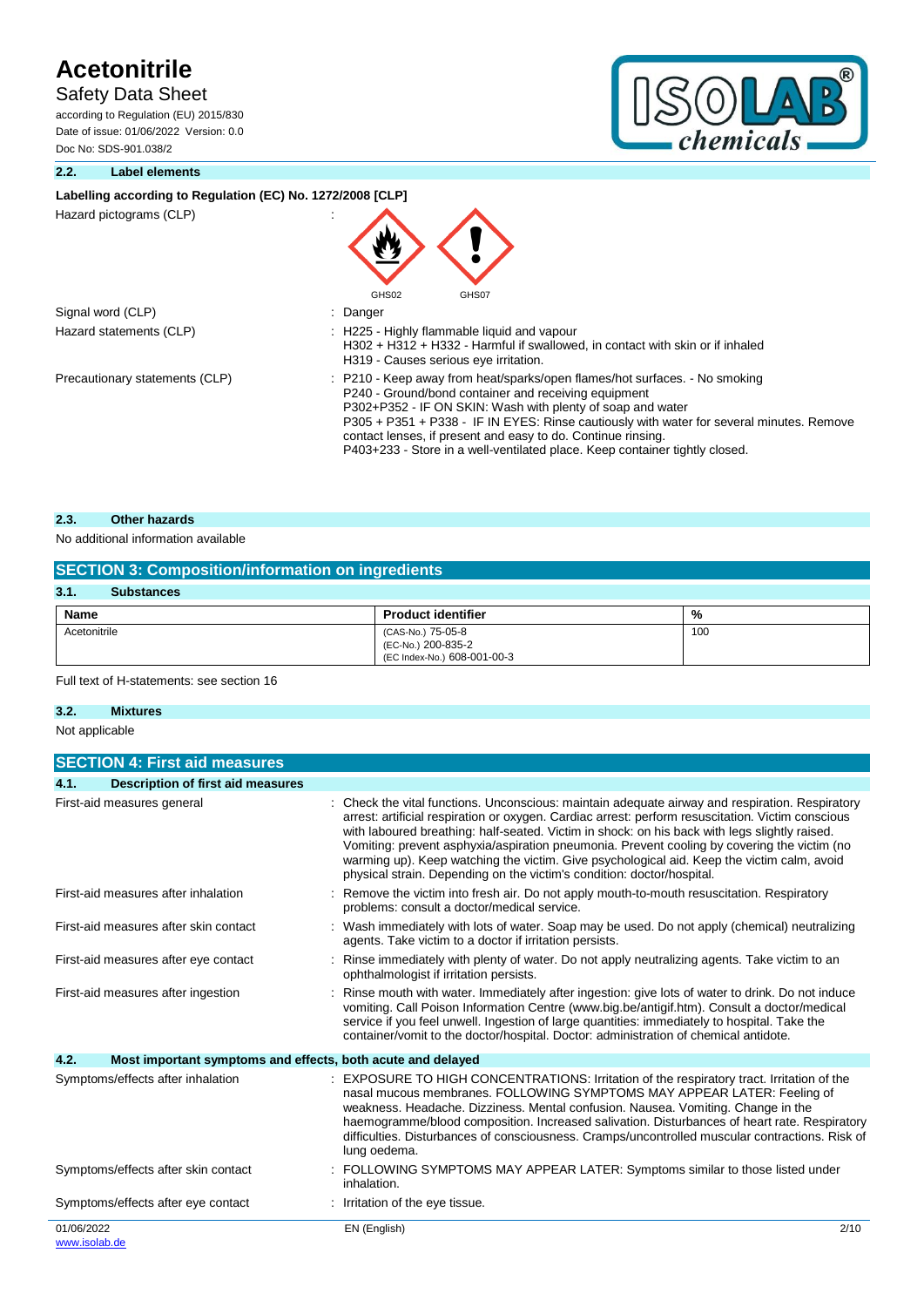### Safety Data Sheet

according to Regulation (EU) 2015/830

| hemicals<br>$\sim$ |
|--------------------|

Date of issue: 01/06/2022 Version: 0.0 Doc No: SDS-901.038/2

Symptoms/effects after ingestion : Risk of aspiration pneumonia. FOLLOWING SYMPTOMS MAY APPEAR LATER: Symptoms similar to those listed under inhalation. Chronic symptoms : ON CONTINUOUS/REPEATED EXPOSURE/CONTACT: No specific information available. SIMILAR PRODUCTS CAUSE FOLLOWING SYMPTOMS: Runny nose. Feeling of weakness. Headache. Dizziness. Gastrointestinal complaints. Loss of appetite. Loss of weight.

### **4.3. Indication of any immediate medical attention and special treatment needed**

No additional information available

|                                | <b>SECTION 5: Fire-fighting measures</b>              |  |                                                                                                                                                                                                                                                                                     |  |  |  |
|--------------------------------|-------------------------------------------------------|--|-------------------------------------------------------------------------------------------------------------------------------------------------------------------------------------------------------------------------------------------------------------------------------------|--|--|--|
| 5.1.                           | <b>Extinguishing media</b>                            |  |                                                                                                                                                                                                                                                                                     |  |  |  |
|                                | Suitable extinguishing media                          |  | : Alcohol-resistant foam. BC powder. Carbon dioxide. MAJOR FIRE: Water spray. Polyvalent<br>foam.                                                                                                                                                                                   |  |  |  |
|                                | Unsuitable extinguishing media                        |  | Solid water jet ineffective as extinguishing medium.                                                                                                                                                                                                                                |  |  |  |
| 5.2.                           | Special hazards arising from the substance or mixture |  |                                                                                                                                                                                                                                                                                     |  |  |  |
| Fire hazard                    |                                                       |  | : DIRECT FIRE HAZARD. Highly flammable. Gas/vapour flammable with air within explosion<br>limits. INDIRECT FIRE HAZARD. May be ignited by sparks. Gas/vapour spreads at floor level:<br>ignition hazard. Reactions involving a fire hazard: see "Reactivity Hazard".                |  |  |  |
| Explosion hazard               |                                                       |  | DIRECT EXPLOSION HAZARD. Gas/vapour explosive with air within explosion limits.<br>INDIRECT EXPLOSION HAZARD. may be ignited by sparks. Reactions with explosion<br>hazards: see "Reactivity Hazard".                                                                               |  |  |  |
| 5.3.                           | <b>Advice for firefighters</b>                        |  |                                                                                                                                                                                                                                                                                     |  |  |  |
|                                | Precautionary measures fire                           |  | Exposure to fire/heat: keep upwind. Exposure to fire/heat: consider evacuation. Exposure to<br>fire/heat: have neighbourhood close doors and windows.                                                                                                                               |  |  |  |
|                                | Firefighting instructions                             |  | If exposed to fire cool the closed containers by spraying with water. Do not move the load if<br>exposed to heat. Dilute toxic gases with water spray. Take account of environmentally<br>hazardous firefighting water. Use water moderately and if possible collect or contain it. |  |  |  |
| Protection during firefighting |                                                       |  | Heat/fire exposure: compressed air/oxygen apparatus.                                                                                                                                                                                                                                |  |  |  |

|                               | <b>SECTION 6: Accidental release measures</b>                       |                                                                                                                                                                                                                                                                                                                                                                                                                                                                                                                                                                                 |  |  |
|-------------------------------|---------------------------------------------------------------------|---------------------------------------------------------------------------------------------------------------------------------------------------------------------------------------------------------------------------------------------------------------------------------------------------------------------------------------------------------------------------------------------------------------------------------------------------------------------------------------------------------------------------------------------------------------------------------|--|--|
| 6.1.                          | Personal precautions, protective equipment and emergency procedures |                                                                                                                                                                                                                                                                                                                                                                                                                                                                                                                                                                                 |  |  |
| 6.1.1.                        | For non-emergency personnel                                         |                                                                                                                                                                                                                                                                                                                                                                                                                                                                                                                                                                                 |  |  |
|                               | Protective equipment                                                | : Gloves. Protective goggles. Head/neck protection. Protective clothing. See "Material-Handling"<br>to select protective clothing.                                                                                                                                                                                                                                                                                                                                                                                                                                              |  |  |
|                               | <b>Emergency procedures</b>                                         | Mark the danger area. Stop engines and no smoking. No naked flames or sparks. Spark- and<br>explosionproof appliances and lighting equipment. Wash contaminated clothes.                                                                                                                                                                                                                                                                                                                                                                                                        |  |  |
| 6.1.2.                        | For emergency responders<br>No additional information available     |                                                                                                                                                                                                                                                                                                                                                                                                                                                                                                                                                                                 |  |  |
| 6.2.                          | <b>Environmental precautions</b>                                    |                                                                                                                                                                                                                                                                                                                                                                                                                                                                                                                                                                                 |  |  |
|                               | Prevent soil and water pollution. Prevent spreading in sewers.      |                                                                                                                                                                                                                                                                                                                                                                                                                                                                                                                                                                                 |  |  |
| 6.3.                          | Methods and material for containment and cleaning up                |                                                                                                                                                                                                                                                                                                                                                                                                                                                                                                                                                                                 |  |  |
| For containment               |                                                                     | Contain leaking substance. Consult "Material-handling" to select material of containers. Dam up<br>the liquid spill. Try to reduce evaporation. Measure the concentration of the explosive gas-air<br>mixture. Dilute/disperse combustible gas/vapour with water curtain.                                                                                                                                                                                                                                                                                                       |  |  |
|                               | Methods for cleaning up                                             | Take up liquid spill into a non combustible material e.g.: sand, earth, vermiculite. Scoop<br>absorbed substance into closing containers. See "Material-handling" for suitable container<br>materials. Carefully collect the spill/leftovers. Contaminated surfaces: clean (treat) with an<br>excess of water. Take collected spill to manufacturer/competent authority. Wash clothing and<br>equipment after handling.                                                                                                                                                         |  |  |
| 6.4.                          | <b>Reference to other sections</b>                                  |                                                                                                                                                                                                                                                                                                                                                                                                                                                                                                                                                                                 |  |  |
|                               | No additional information available                                 |                                                                                                                                                                                                                                                                                                                                                                                                                                                                                                                                                                                 |  |  |
|                               | <b>SECTION 7: Handling and storage</b>                              |                                                                                                                                                                                                                                                                                                                                                                                                                                                                                                                                                                                 |  |  |
| 7.1.                          | <b>Precautions for safe handling</b>                                |                                                                                                                                                                                                                                                                                                                                                                                                                                                                                                                                                                                 |  |  |
| Precautions for safe handling |                                                                     | Comply with the legal requirements. Remove contaminated clothing immediately. Clean<br>contaminated clothing. Do not discharge the waste into the drain. Thoroughly clean/dry the<br>installation before use. Observe normal hygiene standards. Insufficient ventilation: keep naked<br>flames/sparks away. Insufficient ventilation: take precautions against electrostatic charges.<br>Insufficient ventilation: use spark-/explosionproof appliances and lighting system. Keep<br>container tightly closed. Measure the concentration in the air regularly. Work under local |  |  |

exhaust/ventilation.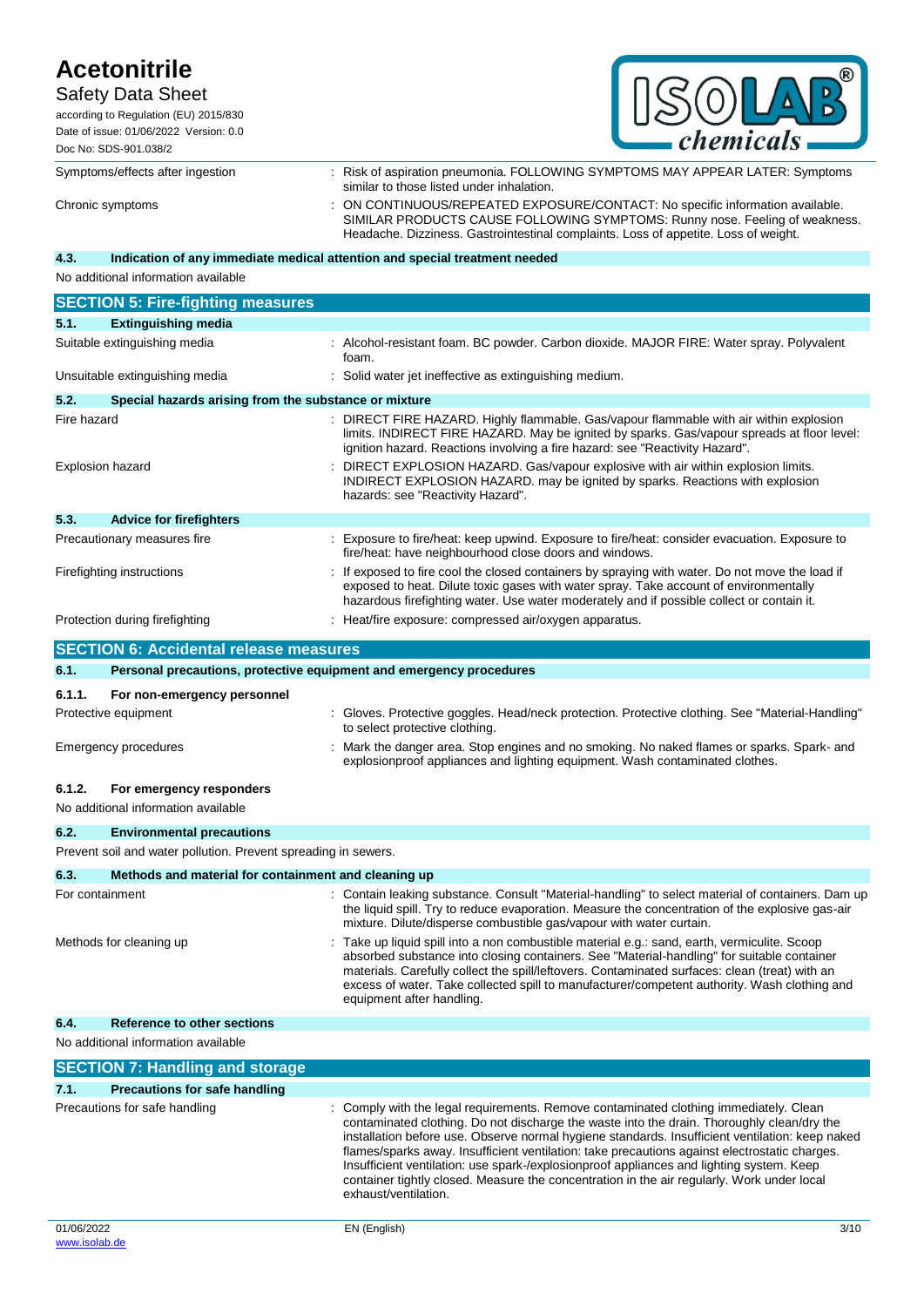Safety Data Sheet

according to Regulation (EU) 2015/830 Date of issue: 01/06/2022 Version: 0.0 Doc No: SDS-901.038/2



#### **7.2. Conditions for safe storage, including any incompatibilities**

| Heat and ignition sources    | : KEEP SUBSTANCE AWAY FROM: heat sources. ignition sources.                                                                                                        |
|------------------------------|--------------------------------------------------------------------------------------------------------------------------------------------------------------------|
| Information on mixed storage | : KEEP SUBSTANCE AWAY FROM: oxidizing agents. reducing agents. (strong) acids. (strong)<br>bases, water/moisture.                                                  |
| Storage area                 | : Store in a dry area. Ventilation at floor level. Fireproof storeroom. Store at ambient<br>temperature. Keep out of direct sunlight. Meet the legal requirements. |
| Special rules on packaging   | : SPECIAL REQUIREMENTS: hermetical. dry. clean. correctly labelled. meet the legal<br>requirements. Secure fragile packagings in solid containers.                 |
| Packaging materials          | : SUITABLE MATERIAL: stainless steel. aluminium. iron. polyethylene. glass. MATERIAL TO<br>AVOID: copper. plastics.                                                |

### **7.3. Specific end use(s)**

### No additional information available

| <b>SECTION 8: Exposure controls/personal protection</b> |                 |                                                     |                   |  |  |  |
|---------------------------------------------------------|-----------------|-----------------------------------------------------|-------------------|--|--|--|
| 8.1.<br><b>Control parameters</b>                       |                 |                                                     |                   |  |  |  |
| Acetonitrile (75-05-8)                                  |                 |                                                     |                   |  |  |  |
| <b>Application Area</b>                                 | Exposure routes | Health effect                                       | Value             |  |  |  |
| Workers                                                 | Inhalation      | Acute local effects, Acute systemic effects         | 68 mg/m3          |  |  |  |
| Workers                                                 | Skin contact    | Long-term systemic effects                          | 32,2 mg/kg BW/d   |  |  |  |
| Workers                                                 | Inhalation      | Long-term local effects, Long-term systemic effects | 68 mg/m3          |  |  |  |
| Consumers                                               | Inhalation      | Acute local effects                                 | 220 mg/m3         |  |  |  |
| Consumers                                               | Inhalation      | Acute systemic effects                              | $22 \text{ mg/m}$ |  |  |  |
| Consumers                                               | Inhalation      | Long-term systemic effects                          | $4,8$ mg/m $3$    |  |  |  |

#### **8.2. Exposure controls**

#### **Materials for protective clothing:**

GIVE GOOD RESISTANCE: butyl rubber. chlorinated polyethylene. tetrafluoroethylene. neoprene/butyl rubber. neoprene/natural rubber. GIVE LESS RESISTANCE: PVA. GIVE POOR RESISTANCE: nitrile rubber. polyethylene. natural rubber. neoprene. PVC. viton

#### **Hand protection:**

Gloves

#### **Eye protection:**

Safety glasses

#### **Skin and body protection:**

Head/neck protection. Protective clothing

#### **Respiratory protection:**

Wear gas mask with filter type A if conc. in air > exposure limit

| <b>Device</b> | <b>Filter type</b>                                  | <b>Condition</b>                 | Standard |
|---------------|-----------------------------------------------------|----------------------------------|----------|
| Gas mask      | Type A - High-boiling (>65 °C)<br>organic compounds | If conc. in air > exposure limit |          |



| <b>SECTION 9: Physical and chemical properties</b> |                                                       |      |  |  |
|----------------------------------------------------|-------------------------------------------------------|------|--|--|
| 9.1.                                               | Information on basic physical and chemical properties |      |  |  |
| Physical state                                     | : Liquid                                              |      |  |  |
| Appearance                                         | : Liquid.                                             |      |  |  |
| Molecular mass                                     | : $41.05$ g/mol                                       |      |  |  |
| Colour                                             | : Colourless.                                         |      |  |  |
| 01/06/2022                                         | EN (English)                                          | 4/10 |  |  |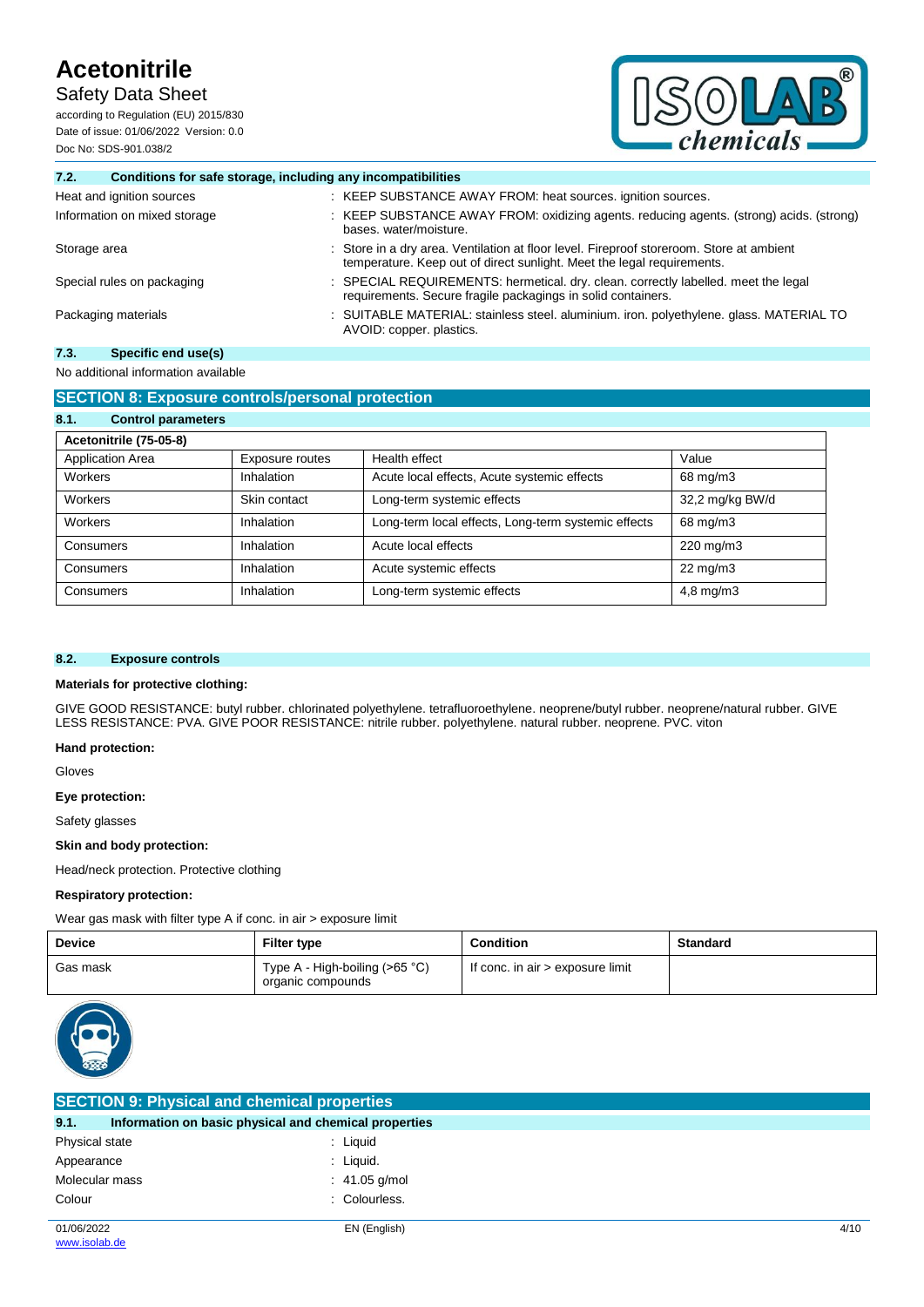### Safety Data Sheet

according to Regulation (EU) 2015/830 Date of issue: 01/06/2022 Version: 0.0 Doc No: SDS-901.038/2



| Odour                                           |                                                                                                                                                                                                                                                                                                                                                                                | : Sweet odour. Aromatic odour. Ether-like odour.                                                                             |  |  |
|-------------------------------------------------|--------------------------------------------------------------------------------------------------------------------------------------------------------------------------------------------------------------------------------------------------------------------------------------------------------------------------------------------------------------------------------|------------------------------------------------------------------------------------------------------------------------------|--|--|
| Odour threshold                                 |                                                                                                                                                                                                                                                                                                                                                                                | $\therefore$ 42 ppm<br>$70 \text{ mg/m}^3$                                                                                   |  |  |
| pH                                              |                                                                                                                                                                                                                                                                                                                                                                                | No data available                                                                                                            |  |  |
| Relative evaporation rate (butylacetate=1)      |                                                                                                                                                                                                                                                                                                                                                                                | 5.8                                                                                                                          |  |  |
| Melting point                                   |                                                                                                                                                                                                                                                                                                                                                                                | $.45.7^{\circ}$ C                                                                                                            |  |  |
| Freezing point                                  |                                                                                                                                                                                                                                                                                                                                                                                | : No data available                                                                                                          |  |  |
| Boiling point                                   |                                                                                                                                                                                                                                                                                                                                                                                | 81.6 °C (1013 hPa)                                                                                                           |  |  |
| Flash point                                     |                                                                                                                                                                                                                                                                                                                                                                                | $\therefore$ 2 °C closed cup                                                                                                 |  |  |
| Critical temperature                            |                                                                                                                                                                                                                                                                                                                                                                                | : 275 °C                                                                                                                     |  |  |
| Auto-ignition temperature                       |                                                                                                                                                                                                                                                                                                                                                                                | : 524 °C                                                                                                                     |  |  |
| Decomposition temperature                       |                                                                                                                                                                                                                                                                                                                                                                                | $:$ > 120 °C                                                                                                                 |  |  |
| Flammability (solid, gas)                       |                                                                                                                                                                                                                                                                                                                                                                                | : No data available                                                                                                          |  |  |
| Vapour pressure                                 |                                                                                                                                                                                                                                                                                                                                                                                | 97 hPa (20 °C)                                                                                                               |  |  |
| Vapour pressure at 50 °C                        |                                                                                                                                                                                                                                                                                                                                                                                | 360 hPa (50 °C)                                                                                                              |  |  |
| Critical pressure                               |                                                                                                                                                                                                                                                                                                                                                                                | 48320 hPa                                                                                                                    |  |  |
| Relative vapour density at 20 °C                |                                                                                                                                                                                                                                                                                                                                                                                | 1.4                                                                                                                          |  |  |
| Relative density                                |                                                                                                                                                                                                                                                                                                                                                                                | : $0.79(20 °C)$                                                                                                              |  |  |
| Relative density of saturated gas/air mixture   |                                                                                                                                                                                                                                                                                                                                                                                | : 1.04                                                                                                                       |  |  |
| Density                                         |                                                                                                                                                                                                                                                                                                                                                                                | : 0.786 g/cm3 (20 $^{\circ}$ C)                                                                                              |  |  |
| Solubility                                      | Soluble in water. Soluble in ethanol. Soluble in ether. Soluble in acetone. Soluble in chloroform.<br>Soluble in methylacetate. Soluble in dichloroethane. Soluble in tetrachloromethane. Soluble in<br>tetrachloroethene. Soluble in methanol. Soluble in ethylacetate. Soluble in oils/fats.<br>Water: Complete<br>Ethanol: Complete<br>Ether: Complete<br>Acetone: Complete |                                                                                                                              |  |  |
| Log Pow                                         |                                                                                                                                                                                                                                                                                                                                                                                | : 0.29 (Weight of evidence approach; Equivalent or similar to OECD 107; 25 °C)                                               |  |  |
| Viscosity, kinematic                            |                                                                                                                                                                                                                                                                                                                                                                                | No data available                                                                                                            |  |  |
| Viscosity, dynamic                              |                                                                                                                                                                                                                                                                                                                                                                                | : $0.003$ Pa.s (40 °C)                                                                                                       |  |  |
| <b>Explosive properties</b>                     |                                                                                                                                                                                                                                                                                                                                                                                | No data available                                                                                                            |  |  |
| Oxidising properties                            |                                                                                                                                                                                                                                                                                                                                                                                | No data available                                                                                                            |  |  |
| $: 3.0 - 17.0$ vol %<br><b>Explosive limits</b> |                                                                                                                                                                                                                                                                                                                                                                                |                                                                                                                              |  |  |
| 9.2.<br><b>Other information</b>                |                                                                                                                                                                                                                                                                                                                                                                                |                                                                                                                              |  |  |
| Specific conductivity                           |                                                                                                                                                                                                                                                                                                                                                                                | : 60000 pS/m                                                                                                                 |  |  |
| Saturation concentration                        |                                                                                                                                                                                                                                                                                                                                                                                | 163 $g/m3$                                                                                                                   |  |  |
| VOC content                                     |                                                                                                                                                                                                                                                                                                                                                                                | 100 %                                                                                                                        |  |  |
| Other properties                                |                                                                                                                                                                                                                                                                                                                                                                                | Gas/vapour heavier than air at 20°C. Clear. Volatile. Substance has neutral reaction. May<br>generate electrostatic charges. |  |  |

#### **SECTION 10: Stability and reactivity**

#### **10.1. Reactivity**

Reacts slowly with water (moisture): release of corrosive gases/vapours (ammonia, nitrous vapours). On heating: release of toxic/combustible gases/vapours (hydrogen cyanide). On burning: release of toxic and corrosive gases/vapours (nitrous vapours, carbon monoxide - carbon dioxide). Reacts violently with (strong) oxidizers: (increased) risk of fire/explosion. Reacts violently with (strong) reducers. Violent exothermic reaction with (some) acids: release of toxic and corrosive gases/vapours (nitrous vapours).

| 10.2.      | <b>Chemical stability</b>                 |              |      |
|------------|-------------------------------------------|--------------|------|
|            | Unstable on exposure to moisture.         |              |      |
| 10.3.      | <b>Possibility of hazardous reactions</b> |              |      |
|            | No additional information available       |              |      |
| 10.4.      | <b>Conditions to avoid</b>                |              |      |
|            | No additional information available       |              |      |
| 10.5.      | Incompatible materials                    |              |      |
|            | No additional information available       |              |      |
| 10.6.      | <b>Hazardous decomposition products</b>   |              |      |
|            | No additional information available       |              |      |
| 01/06/2022 |                                           | EN (English) | 5/10 |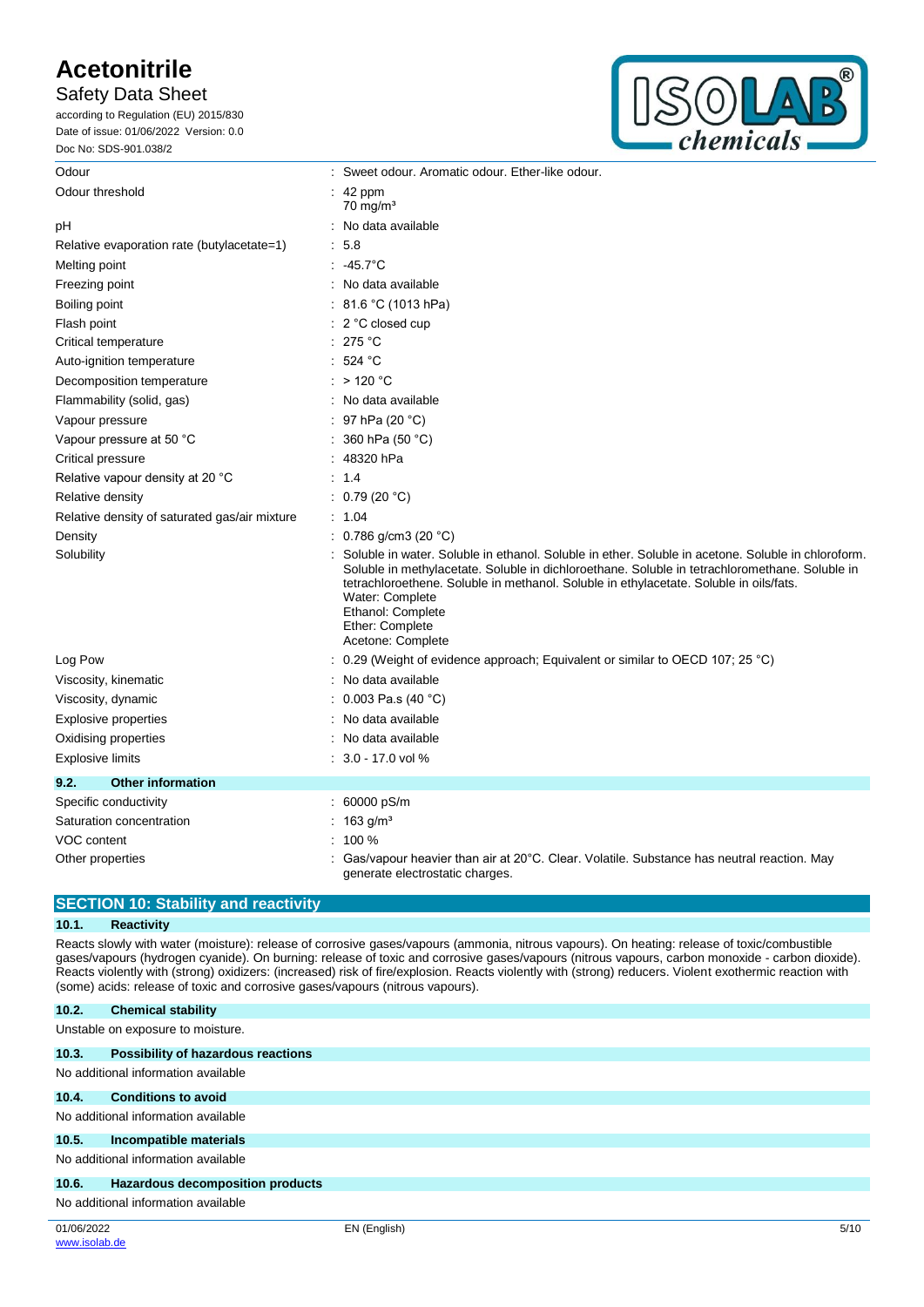Safety Data Sheet

according to Regulation (EU) 2015/830 Date of issue: 01/06/2022 Version: 0.0 Doc No: SDS-901.038/2



| <b>SECTION 11: Toxicological information</b>  |                                                                                                     |  |  |
|-----------------------------------------------|-----------------------------------------------------------------------------------------------------|--|--|
| Information on toxicological effects<br>11.1. |                                                                                                     |  |  |
| Acute toxicity                                | : Dermal: Harmful in contact with skin, Inhalation: Harmful if inhaled, Oral: Harmful if swallowed, |  |  |
| Acetonitrile (75-05-8)                        |                                                                                                     |  |  |
| LD50 oral rat                                 | 2730 mg/kg                                                                                          |  |  |
| LD50 dermal rabbit                            | $> 2.000$ mg/kg                                                                                     |  |  |
| LC50 inhalation rat (mg/l)                    | 27 mg/l/4h (Rat)                                                                                    |  |  |
| Skin corrosion/irritation                     | : Not classified                                                                                    |  |  |
| Serious eye damage/irritation                 | Causes serious eye irritation.                                                                      |  |  |
| Respiratory or skin sensitisation             | Not classified<br>÷.                                                                                |  |  |
| Germ cell mutagenicity                        | : Not classified                                                                                    |  |  |
| Carcinogenicity                               | : Not classified                                                                                    |  |  |
| Reproductive toxicity                         | Not classified                                                                                      |  |  |
| STOT-single exposure                          | : Not classified                                                                                    |  |  |
| STOT-repeated exposure                        | Not classified<br>÷                                                                                 |  |  |
| Aspiration hazard<br>٠                        | Not classified                                                                                      |  |  |

| <b>SECTION 12: Ecological information</b> |                                                                                                                                                                                                                                                                                                                                                                                                                                                |
|-------------------------------------------|------------------------------------------------------------------------------------------------------------------------------------------------------------------------------------------------------------------------------------------------------------------------------------------------------------------------------------------------------------------------------------------------------------------------------------------------|
| 12.1.<br><b>Toxicity</b>                  |                                                                                                                                                                                                                                                                                                                                                                                                                                                |
| Ecology - general                         | : Classification concerning the environment: not applicable.                                                                                                                                                                                                                                                                                                                                                                                   |
| Ecology - air                             | : Not classified as dangerous for the ozone layer (Regulation (EC) No 1005/2009).                                                                                                                                                                                                                                                                                                                                                              |
| Ecology - water                           | : Ground water pollutant. Maximum concentration in drinking water: 0.050 mg/l (cyanide)<br>(Directive 98/83/EC). Not harmful to fishes (LC50(96h) >1000 mg/l). Not harmful to<br>invertebrates (Daphnia) (EC50 (48h) > 1000 mg/l). Not harmful to algae (EC50 (72h) >1000<br>mg/l). Highly toxic to plankton. Not harmful to bacteria (EC50 >1000 mg/l). Inhibition of<br>activated sludge. Nitrification of activated sludge isn't inhibited. |

| Acetonitrile (75-05-8)  |                                                                                                                                                      |
|-------------------------|------------------------------------------------------------------------------------------------------------------------------------------------------|
| LC50 fish 1             | 1640 mg/l (LC50; Other; 96 h; Pimephales promelas; Flow-through system; Fresh water;<br>Experimental value)                                          |
| EC50 Daphnia 1          | > 1000 mg/l (EC50; OECD 202: Daphnia sp. Acute Immobilisation Test; 48 h; Daphnia magna;<br>Semi-static system; Fresh water; Experimental value)     |
| Threshold limit algae 1 | 9696 mg/l (EC50; ISO 10253; 72 h; Phaeodactylum; Static system; Salt water; Experimental<br>value)                                                   |
| Threshold limit algae 2 | > 1000 mg/l (EC50; OECD 201: Alga, Growth Inhibition Test; 72 h; Pseudokirchneriella<br>subcapitata; Static system; Fresh water; Experimental value) |

#### **12.2. Persistence and degradability**

| Acetonitrile (75-05-8)          |                                                                                       |  |
|---------------------------------|---------------------------------------------------------------------------------------|--|
| Persistence and degradability   | Readily biodegradable in water. No (test)data on mobility of the substance available. |  |
| Biochemical oxygen demand (BOD) | $0.17$ g $O_2$ /g substance                                                           |  |
| <b>ThOD</b>                     | 3.12 g $O_2$ /g substance                                                             |  |

#### **12.3. Bioaccumulative potential**

| Acetonitrile (75-05-8)        |                                                                              |  |
|-------------------------------|------------------------------------------------------------------------------|--|
| BCF other aquatic organisms 1 | 3.162 (BCF: BCFWIN)                                                          |  |
| Log Pow                       | 0.29 (Weight of evidence approach; Equivalent or similar to OECD 107; 25 °C) |  |
| Bioaccumulative potential     | Low potential for bioaccumulation (Log Kow $<$ 4).                           |  |

### **12.4. Mobility in soil**

| <b>. በ5-አ</b><br>$\mathbf{a}$<br>.<br>не |                                   |
|------------------------------------------|-----------------------------------|
| .<br>tension<br>、<br>avo                 | 1000<br>N/m<br>14 U<br>∪.∪∠J<br>ີ |

### **12.5. Results of PBT and vPvB assessment**

#### No additional information available

#### **12.6. Other adverse effects**

| No additional information available |  |
|-------------------------------------|--|
|-------------------------------------|--|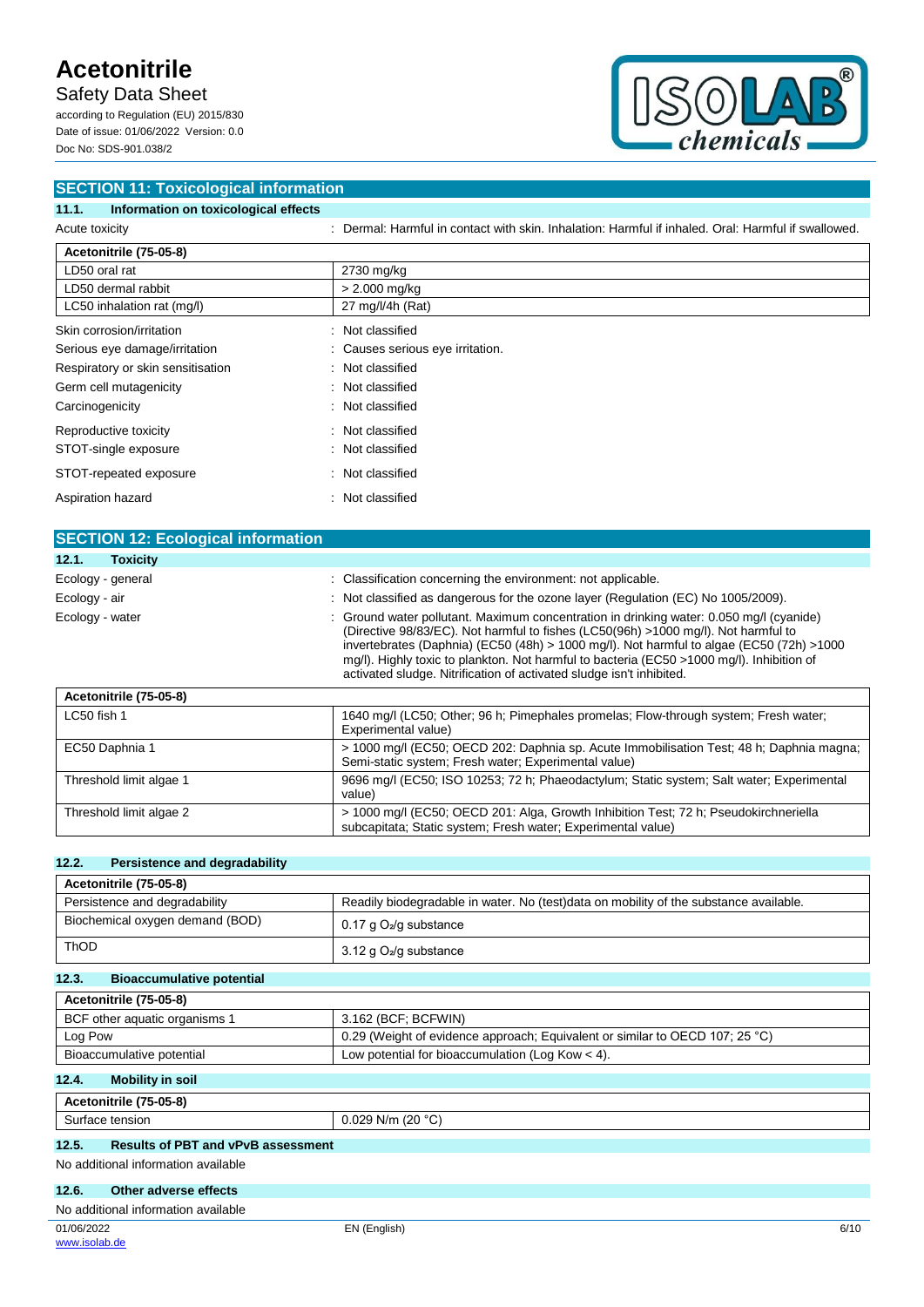Safety Data Sheet

according to Regulation (EU) 2015/830 Date of issue: 01/06/2022 Version: 0.0 Doc No: SDS-901.038/2



**SECTION 13: Disposal considerations**

| 13.1. | <b>Waste treatment methods</b>             |                                                                                                                                                                                                                                                                                                                                                                                                                                                                                                                                                                                                                                                                                |
|-------|--------------------------------------------|--------------------------------------------------------------------------------------------------------------------------------------------------------------------------------------------------------------------------------------------------------------------------------------------------------------------------------------------------------------------------------------------------------------------------------------------------------------------------------------------------------------------------------------------------------------------------------------------------------------------------------------------------------------------------------|
|       | Product/Packaging disposal recommendations | Hazardous waste shall not be mixed together with other waste. Different types of hazardous<br>waste shall not be mixed together if this may entail a risk of pollution or create problems for the<br>further management of the waste. Hazardous waste shall be managed responsibly. All entities<br>that store, transport or handle hazardous waste shall take the necessary measures to prevent<br>risks of pollution or damage to people or animals. Remove waste in accordance with local<br>and/or national regulations. Recycle by distillation. Do not landfill. Incinerate under surveillance<br>with energy recovery. Do not discharge into drains or the environment. |
|       | Additional information                     | : LWCA (the Netherlands): KGA category 06. Hazardous waste according to Directive<br>2008/98/EC.                                                                                                                                                                                                                                                                                                                                                                                                                                                                                                                                                                               |
|       | European List of Waste (LoW) code          | $\div$ 16 05 06 <sup>*</sup> - laboratory chemicals consisting of or containing dangerous substances including<br>mixtures of laboratory chemicals                                                                                                                                                                                                                                                                                                                                                                                                                                                                                                                             |

**SECTION 14: Transport information** In accordance with ADR / RID / IMDG / IATA / ADN

| III accoluatice Will ADN / NID / IMDG / IATA / ADN |                                          |                             |                       |                       |  |  |
|----------------------------------------------------|------------------------------------------|-----------------------------|-----------------------|-----------------------|--|--|
| <b>ADR</b>                                         | <b>IMDG</b>                              | <b>IATA</b>                 | <b>ADN</b>            | <b>RID</b>            |  |  |
| 14.1.<br><b>UN number</b>                          |                                          |                             |                       |                       |  |  |
| 1648                                               | 1648                                     | 1648                        | 1648                  | 1648                  |  |  |
| 14.2.<br>UN proper shipping name                   |                                          |                             |                       |                       |  |  |
| <b>ACETONITRILE</b>                                | <b>ACETONITRILE</b>                      | Acetonitrile                | <b>ACETONITRILE</b>   | <b>ACETONITRILE</b>   |  |  |
| <b>Transport document description</b>              |                                          |                             |                       |                       |  |  |
| UN 1648 ACETONITRILE,                              | UN 1648 ACETONITRILE,                    | UN 1648 Acetonitrile, 3, II | UN 1648 ACETONITRILE, | UN 1648 ACETONITRILE, |  |  |
| 3, II, (D/E)                                       | 3, II (2°C c.c.)                         |                             | $3,$ II               | $3,$ II               |  |  |
|                                                    |                                          |                             |                       |                       |  |  |
| 14.3.<br><b>Transport hazard class(es)</b>         |                                          |                             |                       |                       |  |  |
| 3                                                  | 3                                        | 3                           | 3                     | 3                     |  |  |
| $\boldsymbol{\mathcal{L}}$                         |                                          |                             |                       | W                     |  |  |
| 14.4.<br><b>Packing group</b>                      |                                          |                             |                       |                       |  |  |
| Ш                                                  | н                                        | Ш                           | Ш                     | Ш                     |  |  |
| 14.5.                                              | <b>Environmental hazards</b>             |                             |                       |                       |  |  |
| Dangerous for the                                  | Dangerous for the                        | Dangerous for the           | Dangerous for the     | Dangerous for the     |  |  |
| environment : No                                   | environment : No<br>Marine pollutant: No | environment : No            | environment : No      | environment : No      |  |  |
| No supplementary information available             |                                          |                             |                       |                       |  |  |

#### **14.6. Special precautions for user**

### **- Overland transport** Classification code (ADR) : F1

| Limited quantities (ADR)                                     | : 11                |
|--------------------------------------------------------------|---------------------|
| Excepted quantities (ADR)                                    | : E2                |
| Packing instructions (ADR)                                   | : P001. IBC02. R001 |
| Mixed packing provisions (ADR)                               | : MP19              |
| Portable tank and bulk container instructions<br>(ADR)       | : T7                |
| Portable tank and bulk container special<br>provisions (ADR) | $:$ TP2             |
| Tank code (ADR)                                              | : LGBF              |
| Vehicle for tank carriage                                    | : FL                |
| Transport category (ADR)                                     | $\therefore$ 2      |
| Special provisions for carriage - Operation<br>(ADR)         | $:$ S2, S20         |
| Hazard identification number (Kemler No.)                    | : 33                |
|                                                              |                     |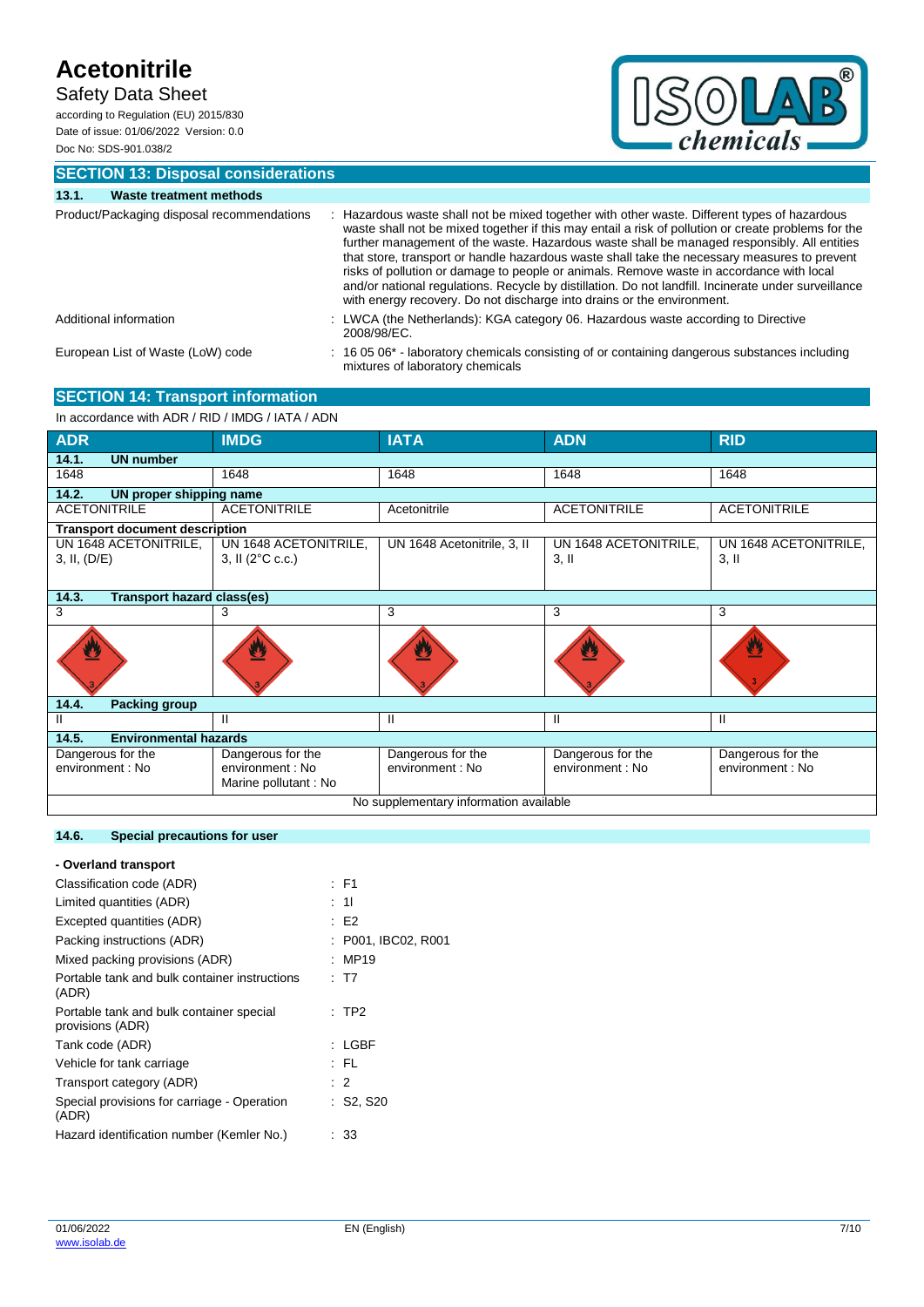Safety Data Sheet

according to Regulation (EU) 2015/830 Date of issue: 01/06/2022 Version: 0.0 Doc No: SDS-901.038/2

Orange plates in the set of the set of the set of the set of the set of the set of the set of the set of the set of the set of the set of the set of the set of the set of the set of the set of the set of the set of the set

 $^{\circledR}$  $\bigcirc$  $\sqrt{P}$ *chemicals* 

|                                                              | 1648                                                                                                                                                                                                                     |
|--------------------------------------------------------------|--------------------------------------------------------------------------------------------------------------------------------------------------------------------------------------------------------------------------|
| Tunnel restriction code (ADR)                                | $\therefore$ D/E                                                                                                                                                                                                         |
| - Transport by sea                                           |                                                                                                                                                                                                                          |
| Transport regulations (IMDG)                                 | : Subject                                                                                                                                                                                                                |
| Limited quantities (IMDG)                                    | : 1L                                                                                                                                                                                                                     |
| Excepted quantities (IMDG)                                   | $\therefore$ E2                                                                                                                                                                                                          |
| Packing instructions (IMDG)                                  | : P001                                                                                                                                                                                                                   |
| IBC packing instructions (IMDG)                              | $\therefore$ IBC02                                                                                                                                                                                                       |
| Tank instructions (IMDG)                                     | $\therefore$ T7                                                                                                                                                                                                          |
| Tank special provisions (IMDG)                               | :TP2                                                                                                                                                                                                                     |
| EmS-No. (Fire)                                               | $F-E$                                                                                                                                                                                                                    |
| EmS-No. (Spillage)                                           | $: S-D$                                                                                                                                                                                                                  |
| Stowage category (IMDG)                                      | $\therefore$ B                                                                                                                                                                                                           |
| Stowage and handling (IMDG)                                  | $:$ SW2                                                                                                                                                                                                                  |
| Flash point (IMDG)                                           | $\therefore$ 2°C c.c.                                                                                                                                                                                                    |
| Properties and observations (IMDG)                           | : Colourless, volatile liquid. Flashpoint: 2°C c.c. Explosive limits: 3% to 16% Miscible with<br>water. When involved in a fire, evolves toxic cyanide fumes. Harmful if swallowed, by skin<br>contact or by inhalation. |
| MFAG-No                                                      | : 127                                                                                                                                                                                                                    |
| - Air transport                                              |                                                                                                                                                                                                                          |
| Transport regulations (IATA)                                 | : Subject to the provisions                                                                                                                                                                                              |
| PCA Excepted quantities (IATA)                               | $\cdot$ E2                                                                                                                                                                                                               |
| PCA Limited quantities (IATA)                                | : Y341                                                                                                                                                                                                                   |
| PCA limited quantity max net quantity (IATA)                 | : 1L                                                                                                                                                                                                                     |
| PCA packing instructions (IATA)                              | .353                                                                                                                                                                                                                     |
| PCA max net quantity (IATA)                                  | : 5L                                                                                                                                                                                                                     |
| CAO packing instructions (IATA)                              | : 364                                                                                                                                                                                                                    |
| CAO max net quantity (IATA)                                  | : 60L                                                                                                                                                                                                                    |
| ERG code (IATA)                                              | : 3L                                                                                                                                                                                                                     |
| - Inland waterway transport                                  |                                                                                                                                                                                                                          |
| Classification code (ADN)                                    | $\therefore$ F1                                                                                                                                                                                                          |
| Limited quantities (ADN)                                     | : 1 L                                                                                                                                                                                                                    |
| Excepted quantities (ADN)                                    | $\therefore$ E2                                                                                                                                                                                                          |
| Carriage permitted (ADN)                                     | : T                                                                                                                                                                                                                      |
| Equipment required (ADN)                                     | $:$ PP, EX, A                                                                                                                                                                                                            |
| Ventilation (ADN)                                            | : VE01                                                                                                                                                                                                                   |
| Number of blue cones/lights (ADN)                            | : 1                                                                                                                                                                                                                      |
| - Rail transport                                             |                                                                                                                                                                                                                          |
| Transport regulations (RID)                                  | : Subject                                                                                                                                                                                                                |
| Classification code (RID)                                    | $:$ F1                                                                                                                                                                                                                   |
| Limited quantities (RID)                                     | : 1L                                                                                                                                                                                                                     |
| Excepted quantities (RID)                                    | $\therefore$ E2                                                                                                                                                                                                          |
| Packing instructions (RID)                                   | : P001, IBC02, R001                                                                                                                                                                                                      |
| Mixed packing provisions (RID)                               | : MP19                                                                                                                                                                                                                   |
| Portable tank and bulk container instructions<br>(RID)       | : T7                                                                                                                                                                                                                     |
| Portable tank and bulk container special<br>provisions (RID) | :TP2                                                                                                                                                                                                                     |
| Tank codes for RID tanks (RID)                               | : LGBF                                                                                                                                                                                                                   |
| Transport category (RID)                                     | $\therefore$ 2                                                                                                                                                                                                           |
| Colis express (express parcels) (RID)                        | : CE7                                                                                                                                                                                                                    |

33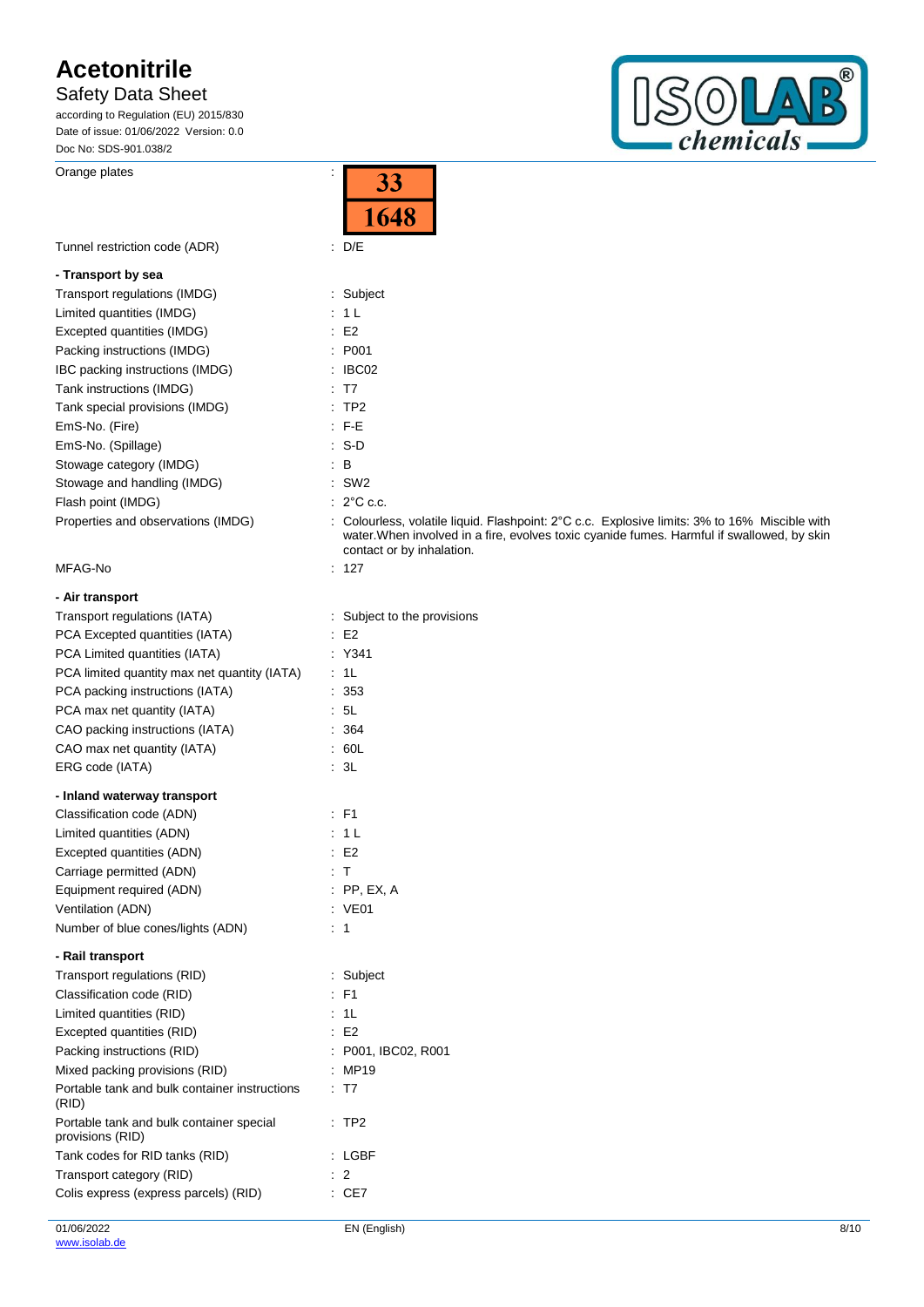Safety Data Sheet according to Regulation (EU) 2015/830

Date of issue: 01/06/2022 Version: 0.0 Doc No: SDS-901.038/2

Hazard identification number (RID) : 33



|                    | Hazard identification number (RID)                                                   |                                                                                                                                              |
|--------------------|--------------------------------------------------------------------------------------|----------------------------------------------------------------------------------------------------------------------------------------------|
| 14.7.              | Transport in bulk according to Annex II of Marpol and the IBC Code                   |                                                                                                                                              |
| Not applicable     |                                                                                      |                                                                                                                                              |
|                    | <b>SECTION 15: Regulatory information</b>                                            |                                                                                                                                              |
| 15.1.              |                                                                                      | Safety, health and environmental regulations/legislation specific for the substance or mixture                                               |
| 15.1.1.            | <b>EU-Regulations</b>                                                                |                                                                                                                                              |
|                    | No REACH Annex XVII restrictions                                                     |                                                                                                                                              |
|                    | Acetonitrile is not on the REACH Candidate List                                      |                                                                                                                                              |
|                    | Acetonitrile is not on the REACH Annex XIV List                                      |                                                                                                                                              |
| VOC content        |                                                                                      | $: 100 \%$                                                                                                                                   |
| 15.1.2.            | <b>National regulations</b>                                                          |                                                                                                                                              |
| Germany            |                                                                                      |                                                                                                                                              |
|                    | VwVwS Annex reference                                                                | : Water hazard class (WGK) 2, hazard to waters (Classification according to VwVwS, Annex 1 or<br>2; ID No. 8)                                |
| <b>WGK</b> remark  |                                                                                      | Classification water polluting in compliance with Verwaltungsvorschrift wassergefährdender<br>Stoffe (VwVwS) of 27 July 2005 (Anhang 2)      |
|                    | 12th Ordinance Implementing the Federal<br>Immission Control Act - 12. BlmSchV       | : Is not subject of the 12. BlmSchV (Hazardous Incident Ordinance)                                                                           |
| <b>Netherlands</b> |                                                                                      |                                                                                                                                              |
|                    | SZW-lijst van kankerverwekkende stoffen                                              | : The substance is not listed                                                                                                                |
|                    | SZW-lijst van mutagene stoffen                                                       | The substance is not listed                                                                                                                  |
|                    | NIET-limitatieve lijst van voor de voortplanting<br>giftige stoffen - Borstvoeding   | The substance is not listed                                                                                                                  |
|                    | NIET-limitatieve lijst van voor de voortplanting<br>giftige stoffen - Vruchtbaarheid | : The substance is not listed                                                                                                                |
|                    | NIET-limitatieve lijst van voor de voortplanting<br>giftige stoffen – Ontwikkeling   | : The substance is not listed                                                                                                                |
| <b>Denmark</b>     |                                                                                      |                                                                                                                                              |
|                    | Class for fire hazard                                                                | Class I-1                                                                                                                                    |
| Store unit         |                                                                                      | 1 liter                                                                                                                                      |
|                    | <b>Classification remarks</b>                                                        | : F <flam. 2="" lig.="">; Emergency management guidelines for the storage of flammable liquids<br/>must be followed</flam.>                  |
|                    | Recommendations Danish Regulation                                                    | Young people below the age of 18 years are not allowed to use the product                                                                    |
|                    |                                                                                      | Pregnant/breastfeeding women working with the product must not be in direct contact with the<br>product                                      |
|                    |                                                                                      | The requirements from the Danish Working Environment Authorities regarding work with<br>carcinogens must be followed during use and disposal |
| 152                | Chamical estaty secocemant                                                           |                                                                                                                                              |

**15.2. Chemical safety assessment**

No additional information available

### **SECTION 16: Other information**

| Abbreviations and acronyms: |                                                                                                 |  |  |  |  |
|-----------------------------|-------------------------------------------------------------------------------------------------|--|--|--|--|
| <b>ADN</b>                  | European Agreement concerning the International Carriage of Dangerous Goods by Inland Waterways |  |  |  |  |
| <b>ADR</b>                  | European Agreement concerning the International Carriage of Dangerous Goods by Road             |  |  |  |  |
| <b>ATE</b>                  | <b>Acute Toxicity Estimate</b>                                                                  |  |  |  |  |
| <b>BCF</b>                  | Bioconcentration factor                                                                         |  |  |  |  |
| <b>CLP</b>                  | Classification Labelling Packaging Regulation; Regulation (EC) No 1272/2008                     |  |  |  |  |
| <b>EC50</b>                 | Median effective concentration                                                                  |  |  |  |  |
| <b>IATA</b>                 | International Air Transport Association                                                         |  |  |  |  |
| <b>IMDG</b>                 | International Maritime Dangerous Goods                                                          |  |  |  |  |
| <b>LC50</b>                 | Median lethal concentration                                                                     |  |  |  |  |
| LD50                        | Median lethal dose                                                                              |  |  |  |  |